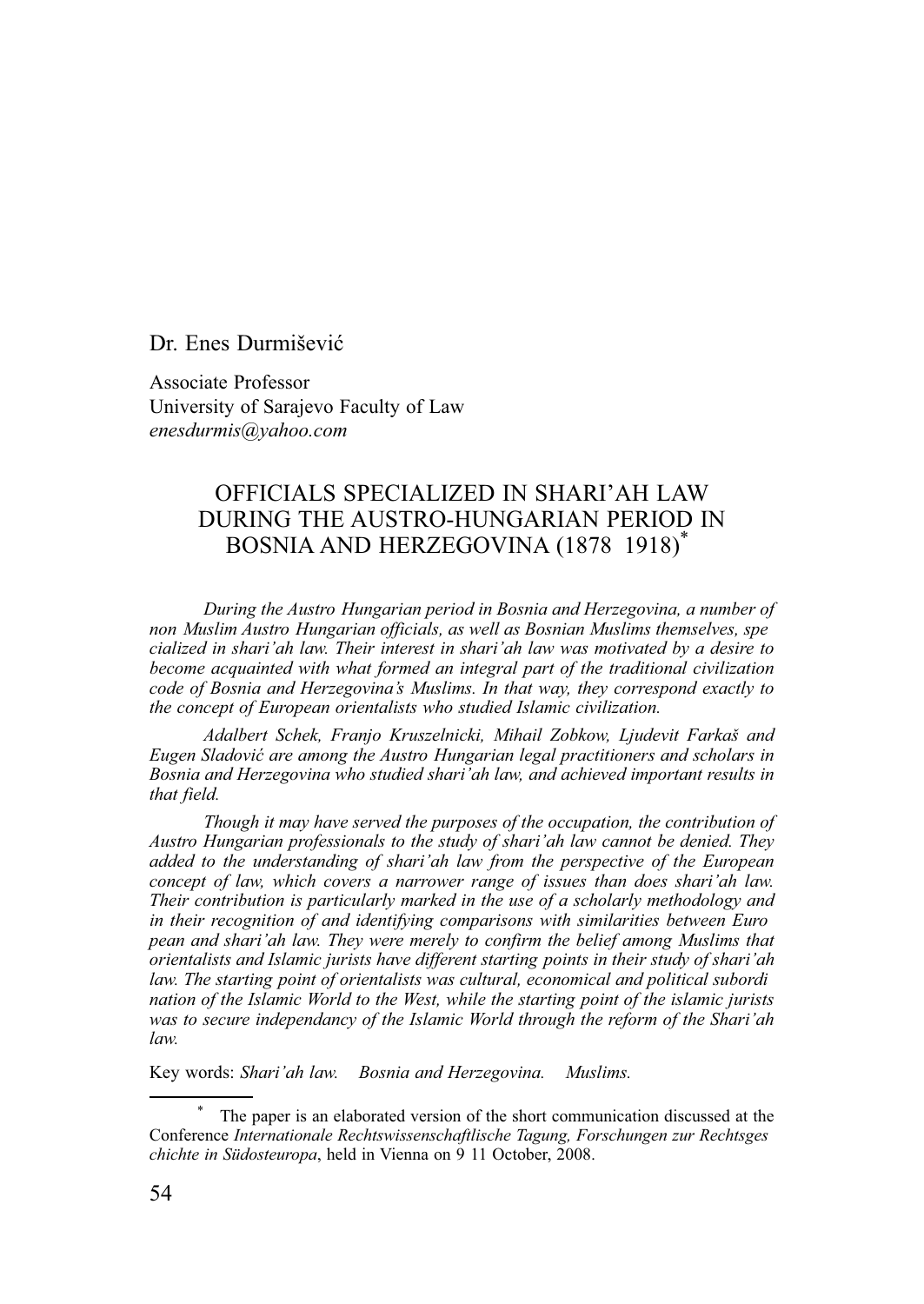The first shari'ah legal practitioners and scholars who were influenced both by European legal ideology and by late XIX and XX century Islamic modernism, the movement which aspired on one hand to restore the political unity of the Islamic world during the early centuries of Islamic history and, on the other, to combine classic Islamic thought with European modernism, appeared in Bosnia and Herzegovina during the Austro-Hungarian occupation of 1878–1918. The thinkers who had the greatest impact on the Muslims of Bosnia and Herzegovina were, without doubt, Jamaluddin al Afghani (Jamāl al-Dīn al-Afghānī, 1838–1897) and Muhammad Abduh (Muhammad 'Abduh, 1849–1905). Following the 1878 Congress of Berlin, at which the European Great Powers gave Austria-Hungary the mandate to occupy and administer Bosnia and Herzegovina after the withdrawal of Ottomans from that territory, Bosnia's Muslims awaited the new occupying power with trepidation, and fears for their identity.

At that time numerous branches of shari'ah law were still not codified in Bosnia and Herzegovina. However, a number of non-Muslim Austro-Hungarian officials, as well as Bosnian Muslim legal practitioners and scholars specialized in shari'ah law. Their interest in shari'ah was motivated by a desire to become acquainted with what forms an integral part of the traditional civilization code of Bosnia and Herzegovina's Muslims. In that way, they corresponded exactly to the concept of European orientalists who studied Islamic civilization for the interests of the European colonial powers which were governing the territories inhabited by the Muslims from the Atlantic to the Pacific (North Africa, the Middle East, the Indian subcontinent and south-east Asia).

Though some orientalists observed Islam and Muslims through the lenses of medieval Christian missionaries and their prejudices, there is no doubt that oriental studies, whatever their original purpose, shed considerable light on the image of the Orient and Islam in the West, and provided the Muslim world with some extremely important works. However, "almost all of them, consciously or unconsciously, were at the service of imperialist advances and the subjugation of the Arab world, and some, like T. E. Lawrence, were even full-blown secret agents".<sup>1</sup>

Some authorities see the orientalists as the forerunners of European hegemonistic policy. Thus Edward Said, a Christian American of Palestinian origin, defines orientalists<sup>2</sup> "as against all 'those' non-Europeans,

<sup>1</sup> M. Hofmann, *Islam kao alternativa* [Islam as the Alternative], Bemust, Saraje vo 1996, 182.

<sup>&</sup>lt;sup>2</sup> The author (or perhaps the translator into Bosnian of Said's work) slightly mis quotes Said as specifically defining "orientalists" in these terms, whereas Said's text, though clearly adumbrating the "orientalist" mentality, actually refers to " 'us' Europe ans" in general.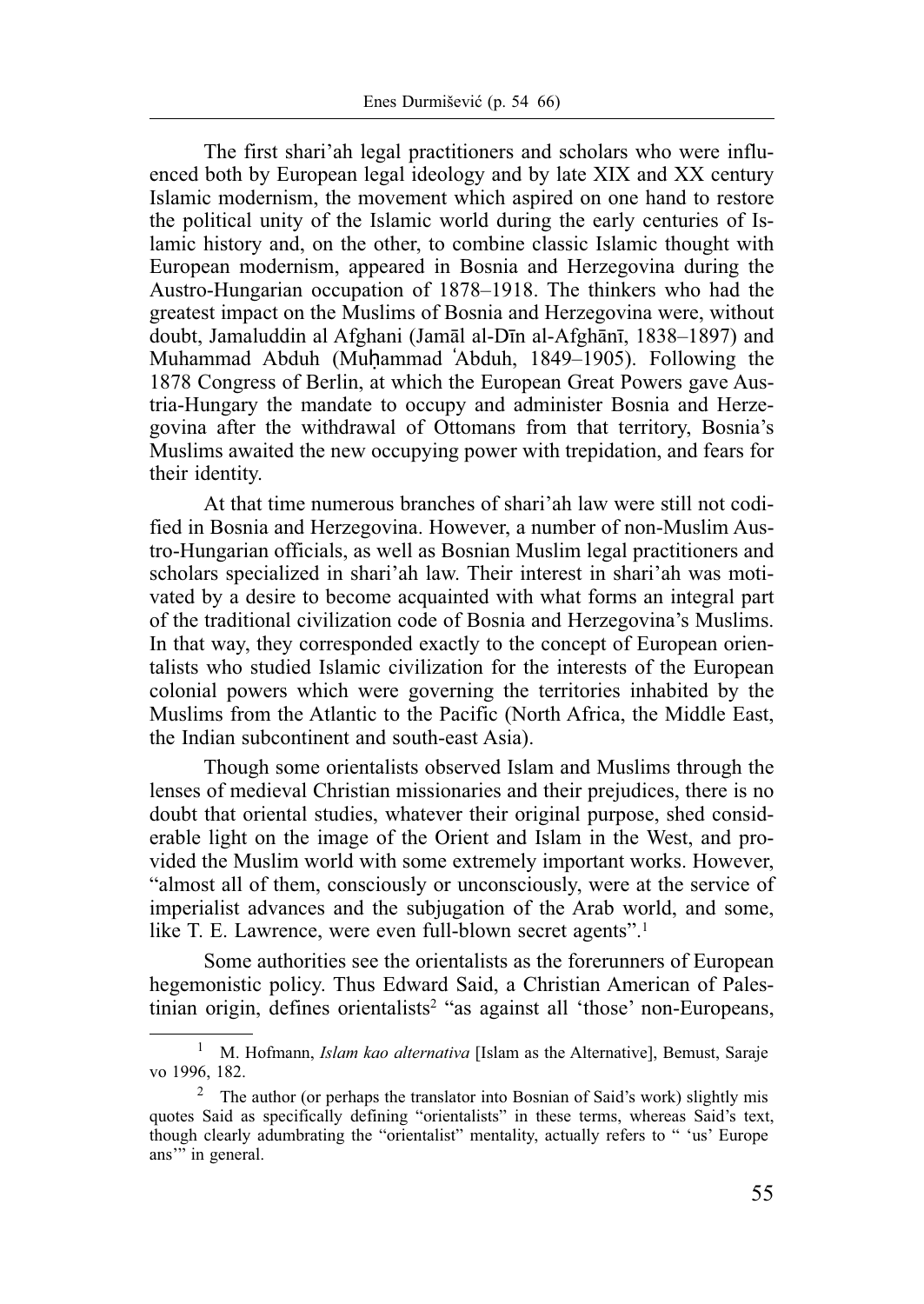and indeed it can be argued that the major component in European culture is precisely what made that culture hegemonic both in and outside Europe: the idea of European identity as a superior one in comparison with all the non-European peoples and cultures. There is in addition the hegemony of European ideas about the Orient, themselves reiterating European European superiority over Oriental backwardness, usually overriding the possibility that a more independent, or more skeptical, thinker might have had different views on the matter".<sup>3</sup>

There is no doubt that "European colonialists did not conquer Asia and Africa to disseminate their humanist heritage, nor to establish a global tradition of human rights. They sought raw materials and new markets rather than seeking to universalize the values of human dignity. A collateral effect of their conquests was, to use a Hegelian term, *List der Vernunft* ('the cunning of reason'): the dissemination of the European cultural heritage in which human rights are of crucial importance".<sup>4</sup>

Official Austro-Hungarian policy, too, treated Bosnia and Herzegovina as a colonial possession, despite the fact that under the terms of the Treaty of Berlin the country was to remain under Ottoman sovereignty after the occupation. To facilitate the task of administering Bosnia and Herzegovina, therefore, the Austro-Hungarian authorities needed to familiarize themselves with the legal tradition, of which shari'ah law was a part, that had been in force there for more than four hundred years.

"Oriental studies world wide are undoubtedly of great scholarly merit, but since they were institutionalized they have been subject to extremely powerful ideological in strumentalization. They have *constantly been in close collusion with colonialism*, and a significant number of orientalist authorities have fostered this kind of methodological approach which defines the Orient as the subject of expertise, *as an object of the hege mony of European culture*" (emphases added E. D.), E. Duraković, "Orijentalistika problemi metodologije i normiranja" [Orientalism problems of metodology and norm]*, Znakovi vremena* 9 10/2000, Ibn Sina Institute, Sarajevo 2000, 275.

4 E. Ihsanoğlu, *et al*., *Zapad i islam ka dijalogu* [The West and islam towards a dialogue], El Kalem Publishing centre of the Rijaset of the Islamic Community of Bo snia and Herzegovina, Sarajevo 2001, 74.

<sup>3</sup> E. W. Said, *Orientalism*, Penguin Books, London 1985, 7. "In a quite constant way, Orientalism depends for its strategy on this flexible *positional* superiority, which puts the Westerner in a whole series of possible relationships with the Orient without ever losing him the relative upper hand. And why should it have been otherwise, especially during the period of extraordinary European ascendancy from the late Renaissance to the present? The scientist, the scholar, the missionary, the trader, or the soldier was in, or thought about, the Orient because he *could be there*, or could think about it, with very little resistance on the Orient's part. Under the general heading of knowledge of the Ori ent, and within the umbrella of Western hegemony over the Orient during the period from the end of the eighteenth century, there emerged a complex Orient suitable for study in the academy, for display in the museum, for reconstruction in the colonial office, for theore tical illustration in anthropological, biological, linguistic, racial, and historical theses abo ut mankind and the universe, for instances of economic and sociological theories of deve lopment, revolution, cultural personality, national or religious character", *ibid.*, 7 8.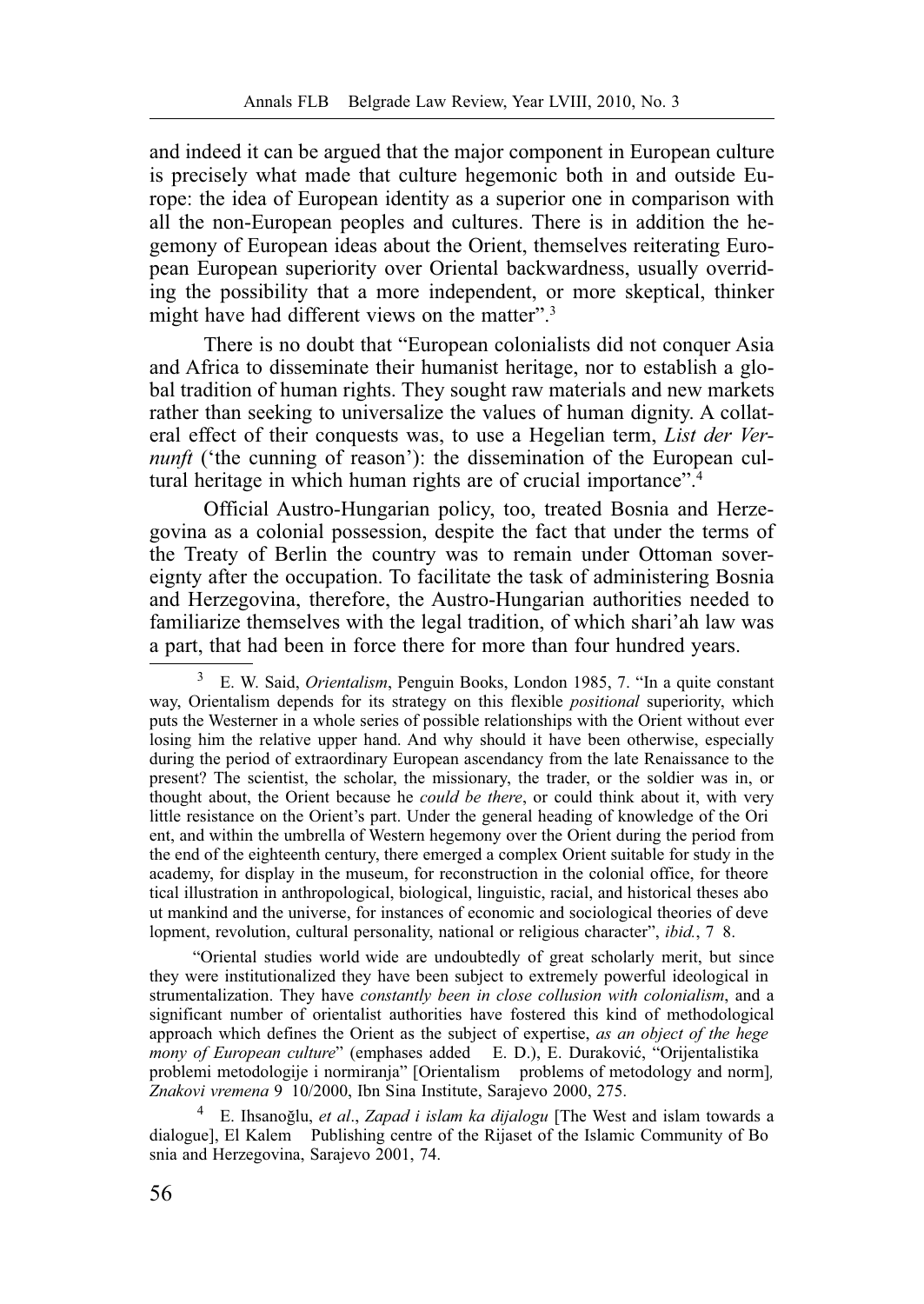Adalbert Schek, Franjo Kruszelnicki, Mihail Zobkow, Ljudevit Farkaš and Eugen Sladović are among the Austro-Hungarian legal practitioners and scholars in Bosnia and Herzegovina who studied shari'ah law, and achieved important results in that field.

Adalbert Vugrovački Schek was a senior civil servant in the Provincial Government, head of the Justice Department, a Supreme Court judge in Sarajevo and a professor of secular law (which encompassed general civil law, penal law, the legal order of the Austro-Hungarian monarchy and of Bosnia and Herzegovina, the organization of cadastral records, the courts etc.) and shari'ah procedure at the Shari'ah Law school in Sarajevo.

He studied the nature of land ownership in shari'ah law and the way in which it had evolved and been modified in the Ottoman state, comparing it with corresponding institutions in German, Hungarian and European law. What is more, he addressed the problem of translation with respect to the use of appropriate legal terminology. His interpretation of the enforceability of decisions issued by the shari'ah courts in Bosnia and Herzegovina shows his wide knowledge of shari'ah law. His opinion in this regard was sought in cases where Muslim women left their husbands without the husband's approval.

One of the demands of the Muslim movement for autonomy was that "decisions of the shari'ah court become legally binding".<sup>5</sup> This demand was reiterated before the Provincial Government at the time when the Muslim movement for autonomy already started fading out. In the statement of reasons for his demand, the government representative, Adalbert Schek, pointed out that there were no instances of review of decisions by the shari'ah court except when the qadis had not been unanimous in their interpretation of the shari'ah provisions. This was prompted by a case when a district court was uncertain whether to enforce a decision of the shari'ah court, since it was not certain what was required under the terms of the ruling which stated that the defendant, the wife, was required to return to her husband "according to the effects of the shari'ah".

In these circumstances, a request for clarification asking to provide a shari'ah interpretation of the disputed issues had to be submitted to the Supreme Shari'ah Court via Provincial Government. Shortly after receiving such request, the Supreme Shari'ah Court gave its interpretation. Any woman "who without true cause leaves her husband and does not wish voluntarily to return, and whose husband files a complaint against her on that account before the shari'ah court, shall be warned according to the provisions of the shari'ah to return to her husband, and in the event of

<sup>5</sup> *Spisi islamskoga naroda Bosne i Hercegovine u stvari vjerskoprosvjetnog ure đenja i samouprave* [The scripts of the islamic people of Bosnia and Herzegovina on the system of religious education and selfgoverment], Rad, Novi Sad 1902, 137.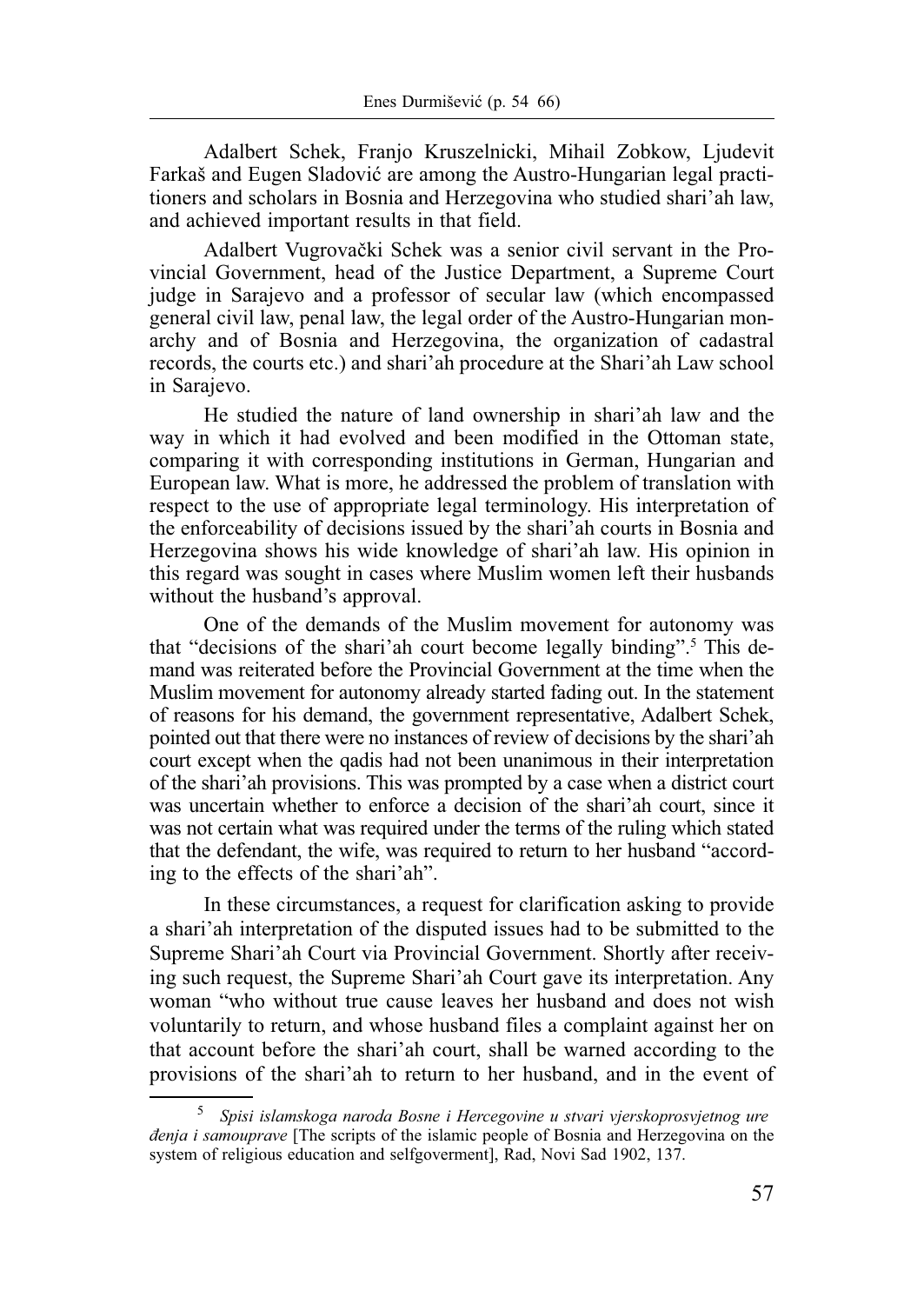failure to comply with the order, shall lose her right to maintenance and shall be declared a fugitive".<sup>6</sup> The explanation provided by the Supreme Shari'ah Court went on to note that such a woman cannot be forced to return to her husband if she is living with relatives or those with whom she cannot enter into marriage (*mahrem* – E.D.). However if such a woman is living with a person with whom she could enter into marriage ("has become involved with or met with another's husband, which could raise doubts as to unseemly behaviour"), in that case the shari'ah court could sentence her to *ta'zir*. 7

In the specific case, the civil court had jurisdiction over the execution of the punishment, since the woman had left her lawful husband and started living with another person [a man with whom she could enter into marriage, i.e. to whom she was not related  $-$  E.D.], which constituted "reasonable grounds for suspecting that she intended to marry him or to live in an adulterous relationship with him". In such cases, the lawful husband would normally file a complaint with the criminal court, and it was therefore only logical that the shari'ah court had no jurisdiction. Even if the complaint was filed with the shari'ah court, such court was bound to forward it to the competent criminal court *ex officio*.

Adalbert Schek, representing the Provincial Government, said in his explanation of the opinion of the Supreme Shari'ah Court in Sarajevo that civil proceedings did not pertain to matrimonial law, and that the civil courts had jurisdiction only over the issues arising out of the property aspects of matrimonial law. Thus, if the civil court had no jurisdiction over the personal aspects of matrimonial law, it could not enforce the decisions rendered by shari'ah courts if they pertained to the personal rights and duties arising from marriage.

In Adalbert Schek's view, all this was strictly a shari'ah affair, and the civil courts should refrain from acting in such matters. As a result, the 1883 Shari'ah Courts Ordinance was seen as "simply requiring the civil courts to enforce shari'ah judgement, [and] the law simply requires the shari'ah courts to include an enforcement clause, while the civil court need not examine the contents and pertinence of the requirement, but [shall] simply enforce the ruling, regardless of whether it derives from marital or family law".8

<sup>6</sup> N. Šehić, *Autonomni pokret Muslimana za vrijeme austrougarske uprave u Bo sni i Hercegovini* [The Muslim movement for autonomy during the Austro Hungarian administration in Bosnia and Herzegovina], Svjetlost, Sarajevo 1980, 276.

<sup>7</sup> *Ta'zir*, in shari'ah law, is a punishment administered at the discretion of the judge, as opposed to the fixed punishments known as *hadd*. For such a woman, it usually consisted of either corporal punishment or house arrest, "setting apart from [their] bed".

<sup>8</sup> Archives of Bosnia and Herzegovina, Sarajevo (ABH), Muslim Conference, 1908. Minutes of sessions of negotations between the Provincial Government and repre sentatives of the Muslim movement for autonomy, Minutes of 2nd session, 11 January 1908, 4.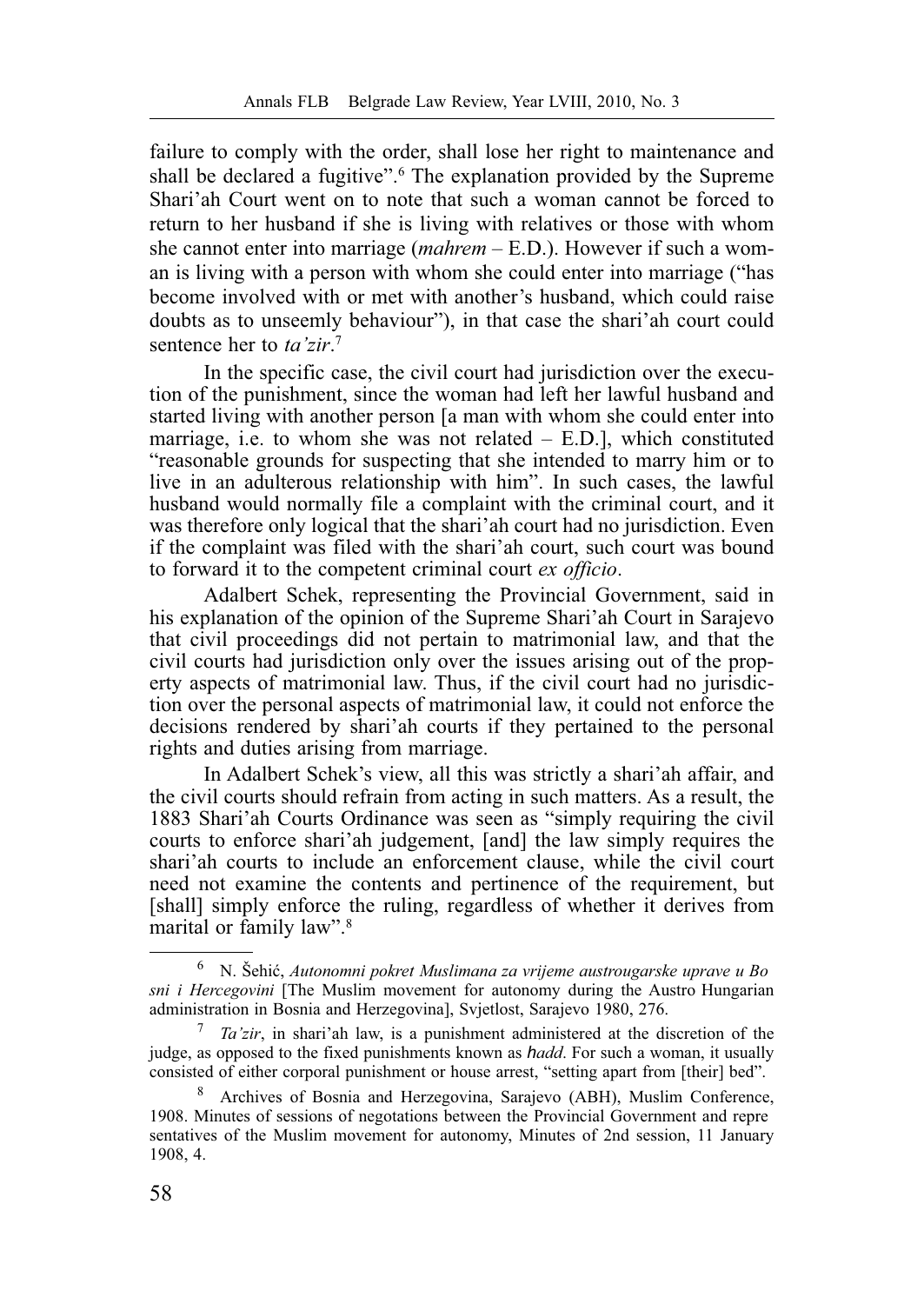The notes from Adalbert Schek's lectures were used in the Shari'ah Law school to teach state law, penal law, civil law and the organziation and functioning of the shari'ah courts, or shari'ah procedure. Schek taught these subjects as a freelance lecturer from 1889 to 1907. The Gazi Husrev-bey Library contains a lithograph copy of a textbook by Schek entitled *The Structure and Jurisdiction of Shari'ah Courts*, published in Sarajevo in 1905.

Eugen Sladović Sladoevički was born in Jelsa on the island of Hvar in 1882, and graduated from law school in Zagreb in 1906. He then joined the civil service in Bosnia and Herzegovina during the Austro-Hungarian occupation. After World War I he returned to Zagreb, where he worked until 1945 as a professor and as dean and rector of the School of Economics and Commerce. While working in Bosnia and Herzegovina he was under-secretary for religious affairs and education in the Provincial Government in Sarajevo. He is the author of an important work entitled *Manual of Law and Ordinances for the Civil Service in Bosnia and Herzegovina*, which was published in 1915.

In his preface to the manual, Sladović noted that "everyone certainly noticed the lack of a handbook which would comprise all the laws and ordinances currently in force". The manual includes numerous aspects of shari'ah law, and was an important reference work for shari'ah judges during the Austro-Hungarian occupation of Bosnia and Herzegovina.

Sladović wrote many other books, monographs and textbooks. His *Administrative Studies and Administrative Law of Bosnia and Herzegovina* and *The Subjective Public Rights of Citizens as Governed by Law in Both States of the Austro-Hungarian Monarchy* were published in 1916 and 1918 in Sarajevo, and were both used as textbooks in the Shari'ah Law school. After World War I, his *Islamic Law in Bosnia and Herzegovina* was published in Belgrade in 1926. He also wrote more than three hundred articles on almost every branch of law.<sup>9</sup>

Of particular importance for the legal history of Bosnia and Herzegovina is his *Matrimonial Law*, published in Zagreb in 1925, in which he elucidates Muslim matrimonial law and the customs pertaining to this branch of the law among the Muslims of Bosnia and Herzegovina. He clearly perceives the difference between the status of shari'ah judges and that of the priesthood of other religions in the matter of the marriage ceremony, along with the right of shari'ah judges (qadis) to intervene in the case of marriages between Muslim men and "people of the Book" (the

<sup>9</sup> For more see: *Pravni fakultet u Zagrebu* [Faculty of Law in Zagreb] *1776 1996*  (ed. by Ž. Pavić), vol. IV, Faculty of Law, Zagreb 1996, 591 613.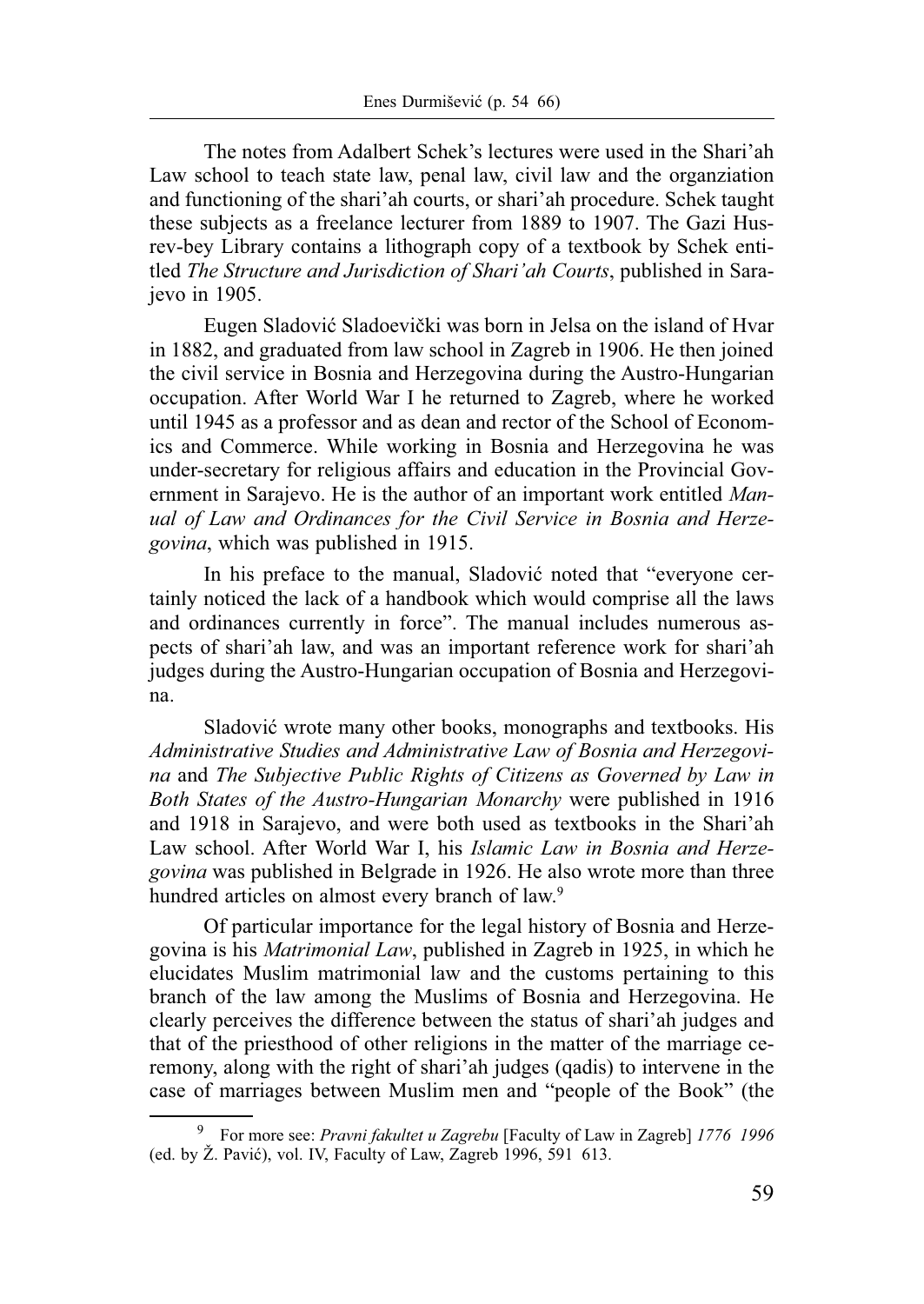term used to denote the followers of the revealed religions, in this instance non-Muslims – Christian or Jewish women,  $- E. D$ .<sup>10</sup> He seems to condemn the common practice in Bosnia and Herzegovina of having imams (religious officials) rather than qadis marry Muslims on the basis of an *izunnama* (marriage licence). "In 1919, however, since this practice had led to various predicaments, it was decreed that henceforth qadis may not issue *izunnama*s but must themselves perform the marriage ceremony, as a rule in a shari'ah court. The marriage ceremony may be performed if the parties wish on certain reasonable grounds before an emissary of the shari'ah court or any other place outside the shari'ah court".11 He also stigmatizes the practice of certain Muslims, residing temporarily away from home, who entered without impediment into further marriages, even though they were already married. Such practice represented the undermining of the shari'ah provision "according to which it is *haram* [prohibited] to enter into a marriage if the *nakih* (bridegroom) is not in a position to perform his marital duties or is unable to maintain his wife". The Supreme Shari'ah Court reacted to this abuse in a circular numbered 480/ šer. dated December 4, 1916, requiring qadis not to perform such marriage ceremonies.12 Sladović made a very pertinent observation that "in the way in which it is performed, a shari'ah marriage ceremony is a purely civil marriage, except that it is entered into before a shari'ah judge and not an administrative body".13 He ends his work by discussing the issue of polygamy in shari'ah law, citing the provisions of the law in the Republic of Turkey according to which monogamy is the rule and polygamy constitutes an exception permissible only if the bridegroom provides evi-

<sup>&</sup>lt;sup>10</sup> "In conformity with the distinctive featurs of the religious institutions of Islam and in the light of the state organization of Bosnia and Herzegovina's shari'ah courts, the position of a qadi in regard to religious affairs is not the same as that of the priesthood of other religions to their religious affairs. According to Article 140 of the Islamic Autonomy statute of Bosnia and Herzegovina of April 15, 1909 shari'ah courts cannot be regarded solely as provincial (state) authorities, but the provisions of Article 109 of the Constitution of June 28, 1921 designates them as organs of state", E. Sladović, *Ženidbeno pravo* [Ma trimonial Law], Narodne novine, Zagreb 1925, 43.

<sup>11</sup> The last ordinance issued by the Supreme Shari'ah Court, no. 101/šer. Of 20 February 1919, was issued with the agreement of the presidency of the Ulema Council and the approval of the Government of the National Council of the Kingdom of Serbs, Croats and Slovenes for Bosnia and Herzegovina in Sarajevo, *ibid*, 83.

<sup>12</sup> *Ibid*, 84.

<sup>13</sup> *Ibid*, 85. "The husband must bear all the burdens of married life, and the wife is not required to make any contribution. According to the shari'ah, the wife is not requi red to work in the home (prepare meals, wash, clean) or on the land, and in particular is not required to breast feed her children. All these form part of the wife's moral duties only, not her legal obligations. Under shari'ah law, women enjoy an exceptionally [privi leged] position, except that it must be secured, which can be achieved by a nuptial con tract, which will also secure her future economic position in the event of ṭ*alāq* [divorce] or the death of her husband", *ibid*, 85 86.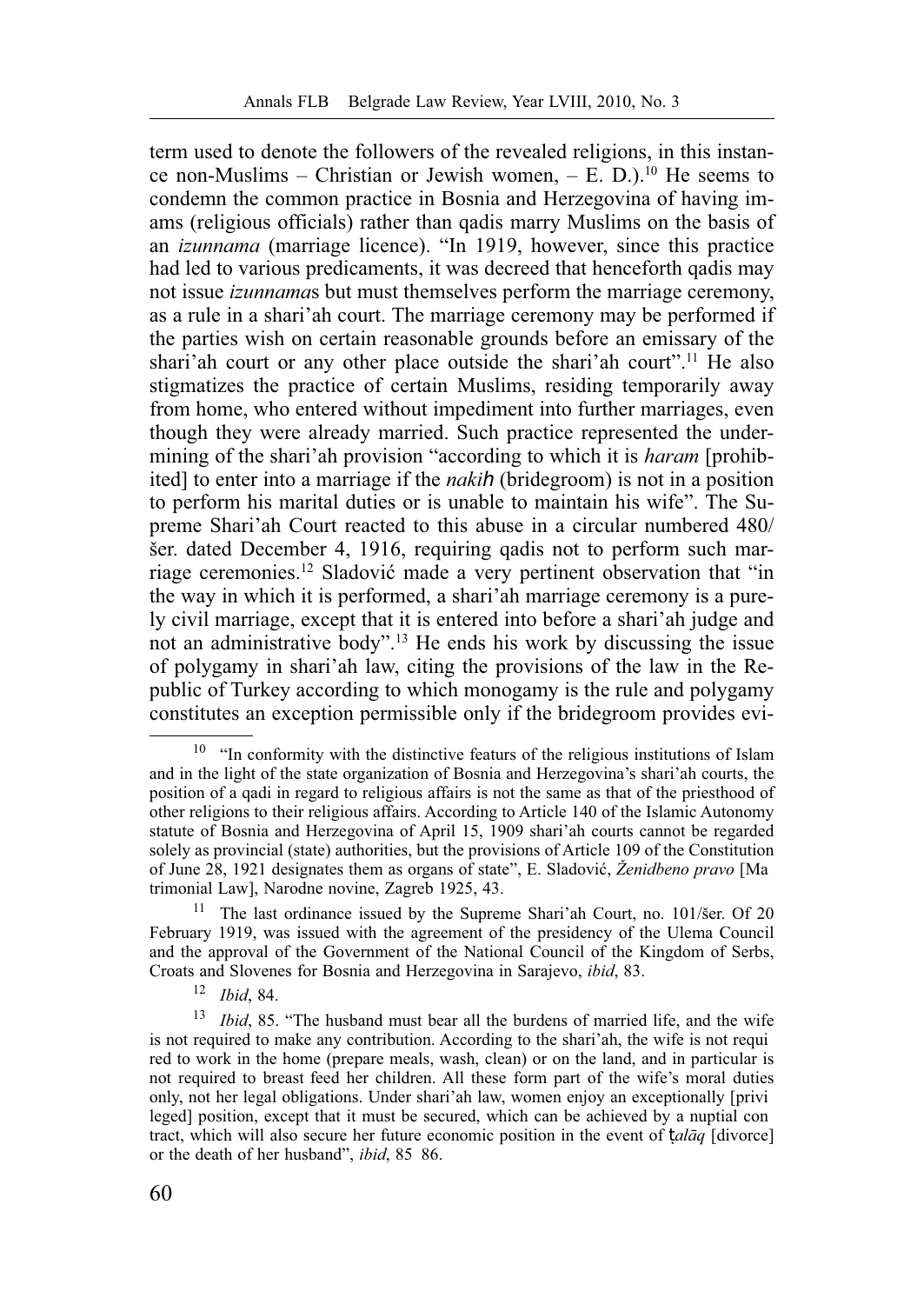dence in court that it is essential that he takes another wife and if the first wife agrees to such marriage.

Discussing inheritance law in his *Islamic Law in Bosnia and Herzegovina,* Sladović takes the view that in shari'ah law, inheritance law does not fall within material law but is, rather, the legal basis (titulus) for the acquisition of property rights, and that the position of shari'ah law is more equitable than that of Austrian private law.<sup>14</sup>

Interestingly, on November 11, 1913 the Provincial Government responded to a proposal by the teaching staff of the Law School in Zagreb by forming a Chair of Bosnian Law. The subject was first taught in the academic year 1916/1917 by Ljudevit Farkaš, who continued to teach it until 1921, when he resigned from his post as professor. From then until 1930 the subject was taught by Eugen Sladović. The curriculum for Bosnian law included legal history of Bosnia and Herzegovina, agrarian law, agrarian legal relations in Bosnia and Herzegovina and family law in Bosnia and Herzegovina. At a session held on July 9, 1930 the faculty members of the Law School in Zagreb abolished the subject with the explanation that there was "no need for [these] lectures".15 Sladović also published about 270 articles, treatises and reviews in various periodicals dealing with shari'ah law, patent law, the law of cheques, reversionary law, bankruptcy law, canon law, matrimonial law and the customary law.

Mihajlo Zobkow (originally Zobkiv), chair of the Senate of the Supreme Court in Sarajevo and long-time professor of Roman and civil law at the Law School in Zagreb, was born in 1864 in Lipica Gorna in Galicia (Ukraine). He studied law in Vienna and Berlin, and gained his doctorate in Vienna. Unable to make a university career for himself in his native land for political reasons, he remained in Vienna, where he was a judge and lawyer, until 1891, when he moved to Sarajevo as a senior court official in the Austro-Hungarian administration. He spent one academic year, 1907/08, teaching at the Law School in Sofia, where he taught Bulgarian civil law. He completed his judicial career as President of the Supreme Court in Sarajevo, where he died in 1928.16

Apart from several dozen articles dealing with Roman and civil law, Zobkow also published a number of papers on shari'ah legal issues, such as *The Alienation of mirija*<sup>17</sup> *Landholdings in Bosnia and Herzegovina*18,

14 E. Sladović, *Islamsko pravo u Bosni i Hercegovini* [Islamic Law in Bosnia and Herzegovina]*,* Belgrade 1926, 110.

<sup>15</sup> *Faculty of Law in Zagreb,* Vol. I, 404, and Vol. II, 330.

<sup>16</sup> *Ibid*, Vol. II, 25 and 232.

<sup>17</sup> *Mirija* [*miri*] landholdings were government by separate legal provisions intro duced by the Ottoman Land Law, the *Erazi kanunnamesi* or Ramadan Law, after the month of Ramadan 1274 AH (1858) when it was enacted, under the terms of which these lands belonged to the state and the holder had only limited rights of disposal.

<sup>18</sup> M. Zobkow, "Alijenacija mirijskih zemljišta u Bosni i Hercegovini" [The Alie nation of mirija Landholdings in Bosnia and Herzegovina], *Mjesečnik* 3/1909, 201 216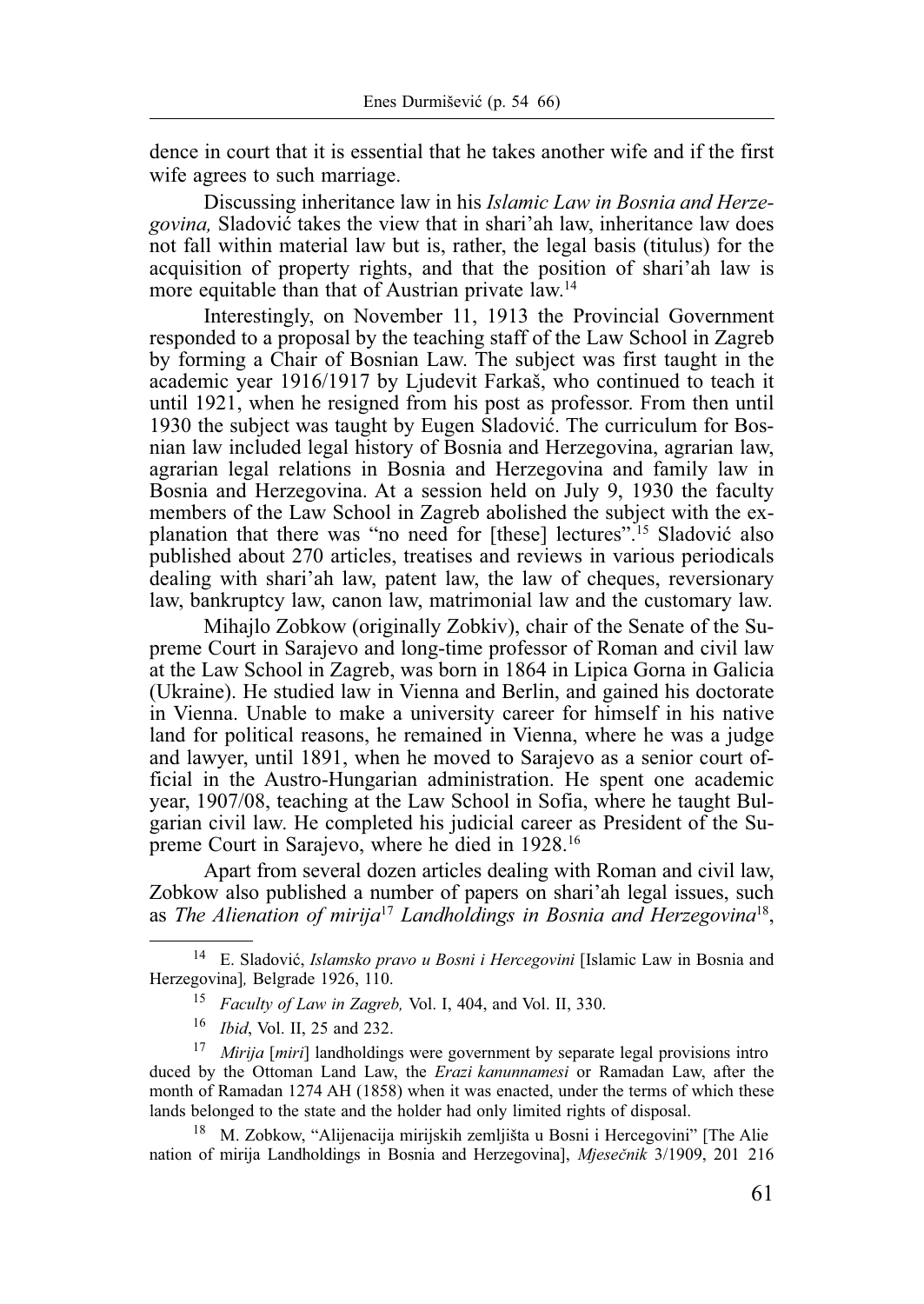*The Application of the Austrian General Civil Code in Bosnia and Herzegovina*19, *Shari'ah Courts*20 and *The Right of Option to Purchase/First Refusal in Ottoman Bosnian Legislation*. 21

Explaining his reasons for publishing *The Application of the Austrian General Civil Code in Bosnia and Herzegovina*, Zobkow notes: "I see the need to publish this paper in Croatian or Serbian, *even though it may appear that Ottoman legislation will soon be of no more than historical relevance to Bosnia and Herzegovina* [emphasis added – E. D.]. On the other hand, however, the literature on Bosnian 'local' law is extremely limited, while German writings are inaccessible on account of their short print runs".22 In this article he deals mainly with the differences between the *Mecelle* (Ottoman Civil Code) and the Austrian General Civil Code and the practice of the courts in Bosnia and Herzegovina in regard to *erazi miri*, *mülk*, 23 joint ownership, inheritance law, the statute of limitations and so on. In his *Pravo preče kupnje u otomansko-bosanskom zakonodavstvu*, Zobkow concludes that Bosnian legislation had retained cases of the legal right of option or first refusal to purchase as part of material law in Ottoman legislation. The right is treated differently in regard to *mülk* and *erazi miri* landholdings. In Ottoman law, the former is known as the right of *şufe* – *şefilık*, and the latter the right of precedence or first refusal (*hakkı ruchan*).

Ljudevit Farkaš was born in 1856 in Donje Vidovac in Međumurje. He attended grammar school in Varaždin and Zagreb, and studied law in Zagreb and Budapest. After completing law school he served as a judge in Ivanac and Osijek. He came to Bosnia and Herzegovina in 1879, where he served as a judge in Visoko and Bosanska Kostajnica before gaining a position in the civil service for the Provincial Government in Sarajevo in 1881. This was followed by terms as district prefect in Ljubuški and Jajce, and then as court adviser in the district courts of Travnik, Tu-

and 4/1909, 343 361.

19 M. Zobkow, "Primjenjivanje Austrijskog općeg građanskog zakonika u Bosni i Hercegovini" [The Application of the Austrian General Civil Code in Bosnia and Herzego vina], *Mjesečnik* 8/1921, 313 334. This latter was originally published in German with the title *Die Anwendung des allgemeinen bürgerlichen Gesetzbuchen in Bosnien und der Hercegowina in Festschrift zur Jahrhundertsfeier des allgemeinen bürgerlichen Gesetzbu chen*, vol. I, Vienna, 1911.

20 M. Zobkow, "Šerijatski sudovi [Shari'ah Courts]", *Arhiv za pravne i društvene nauke* 1/1923, 49 59.

21 M. Zobkow, "Pravo preče kupnje u otomansko bosanskom zakonodavstvu" [The Right of Option to Purchase/First Refusal in Ottoman Bosnian Legislation], *Mjesečnik*  5/1926, 196 203 and 6/1926, 176 187.

22 M. Zobkow, *Primjenjivanje austrijskog općeg građanskog zakonika u Bosni i Hercegovini* [The Application of the Austrian General Civil Code in Bosnia and Herzegovi na], Grafičko nakladni zavod d. d, Zagreb 1921, 3.

23 In the Ottoman Empire, private property was known as *mülk* or *erazi memluke*, by contrast with *erazi miri* as state owned property.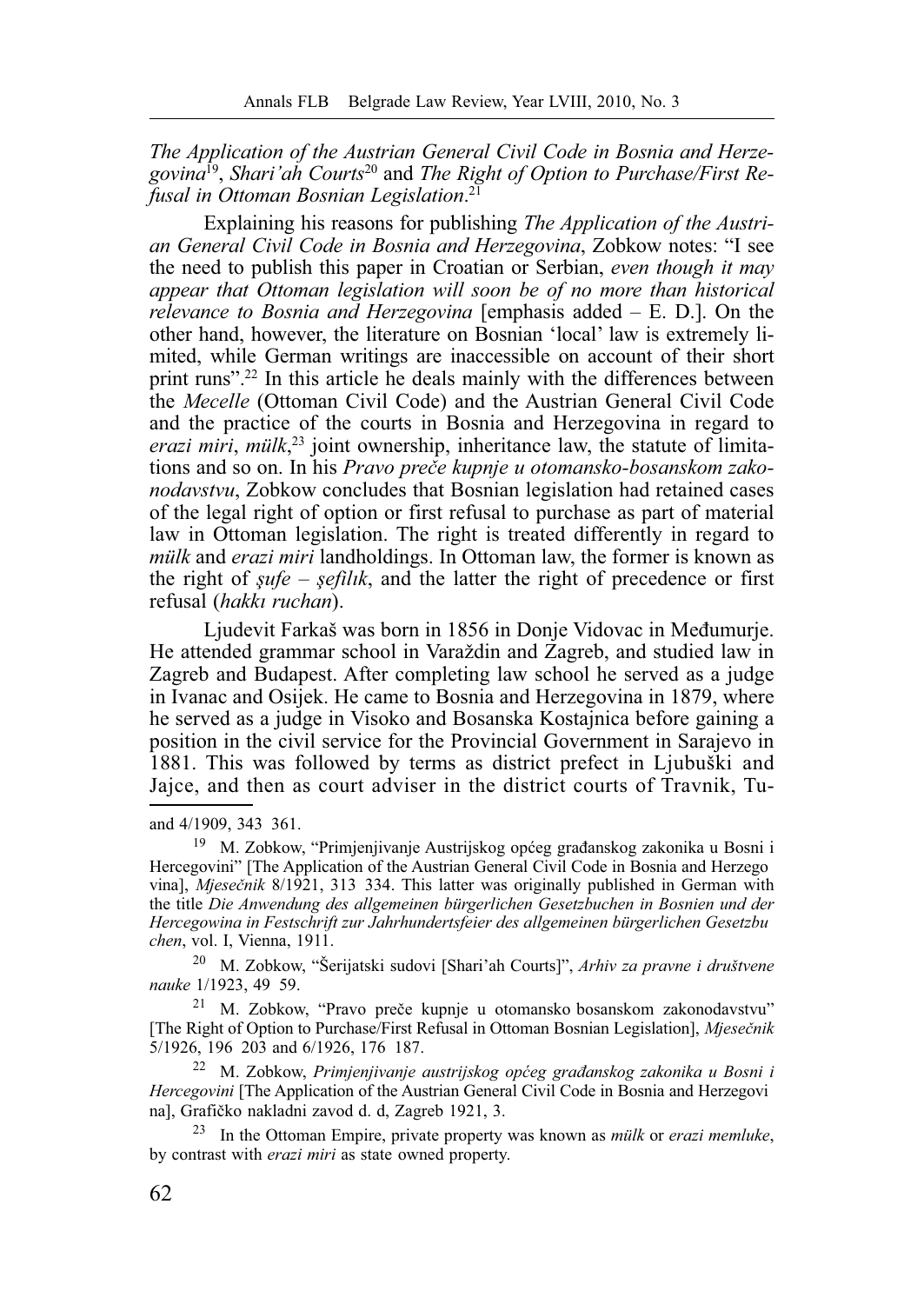zla and Mostar. In late 1896 he became senior court adviser, and in 1913 chair of the senate of the Supreme Court of Bosnia and Herzegovina. Not long after this, in 1915, he was pensioned off for political reasons, so he moved to Zagreb where he taught Bosnian law at the Law School until 1921, when he returned to Sarajevo and became president of the Supreme Court. He held this post until 1926, when he was finally retired at the age of 70. He died in Zagreb in 1944.<sup>24</sup>

He began writing and taking an interest in jurisprudence at a very early age. His main sphere of interest was Bosnian law and he published the following articles:

- 1. *The Law of 7 Ramadan 1274 (1858) on Landholdings (with the laws and ordinances closely associated with it);* <sup>25</sup>
- 2. *Material and Formal Law on Matters of Inheritance in Bosnia and Herzegovina. With 1 chart;*<sup>26</sup>
- 3. *Serf-based Agrarian Relations and Agrarian Legislation in Bosnia and Herzegovina;* <sup>27</sup>
- 4. *On Waqfs and the Management of Waqf Property in Bosnia and Herzegovina;*<sup>28</sup>
- 5. *Waqf Real Estate in Bosnia and Herzegovina. Is the Cadastral Registration of Real Estate of Waqf Character under Art. 24 of the Cadastre Act of Bosnia and Herzegovina Valid in the Light of the Nature and Character of Waqfs?*<sup>29</sup>

26 Lj. Farkaš, "Materijalno i formalno pravo u ostavinskim stvarima u Bosni i Hercegovini. Sa 1 tabel. šemom" [Material and Formal Law on Matters of Inheritance in Bosnia and Herzegovina. With 1 chart], *Mjesečnik* 1/1910, 22 32, 2/1910, 127 137, 3/1910, 205 216, 4/1910, 325 342, 5/1910, 401 416, 6/1910, 515 527 and 7/1910, 593 604.

27 Lj. Farkaš, "Kmetovski agrarni odnošaj i agrarno zakonodavstvo u Bosni i Her cegovini" [Serf based Agrarian Relations and Agrarian Legislation in Bosnia and Herze govina], *Obzor* 1/1920, 3 7 and 13/1920, 1 2.

28 Lj. Farkaš, "O vakufima i o uređenju uprave vakufskih dobara u Bosni i Herce govini" [On Waqfs and the Management of Waqf Property in Bosnia and Herzegovina], *Arhiv za pravne i društvene nauke* 4/1928, 271 283 and 5/1928, 352 369.

<sup>29</sup> Lj. Farkaš, "Vakuf nepokretnosti u Bosni i Hercegovini. da li je gruntovnički upis nekretnina vakufskog svojstva, po članu 24. Gruntovnog zakona za Bosnu i Hercego vinu, ispravan s obzirom na prirodu i svojstvo vakufa?" [Waqf Real Estate in Bosnia and Herzegovina. Is the Cadastral Registration of Real Estate of Waqf Character under Art. 24

<sup>24</sup> *Faculty of Law in Zagreb,* Vol. III, 111

<sup>25</sup> Lj. Farkaš, "*Zakon* od 7. ramazana 1274 (1858) o zemljišnom posjedu (Sa za koni i naredbami, stojećimi s njime u tiesnom savezu) [The Law of 7 Ramadan 1274 (1858) on Landholdings (with the laws and ordinances closely associated with it)], *Mje sečnik* 4/1891, 177 184, 5/1891, 227 233, 6/1891, 274 283, 7/1891, 324 331, 8/1891, 376 385, 9/1891, 431 442 and 10/1891, 483 489.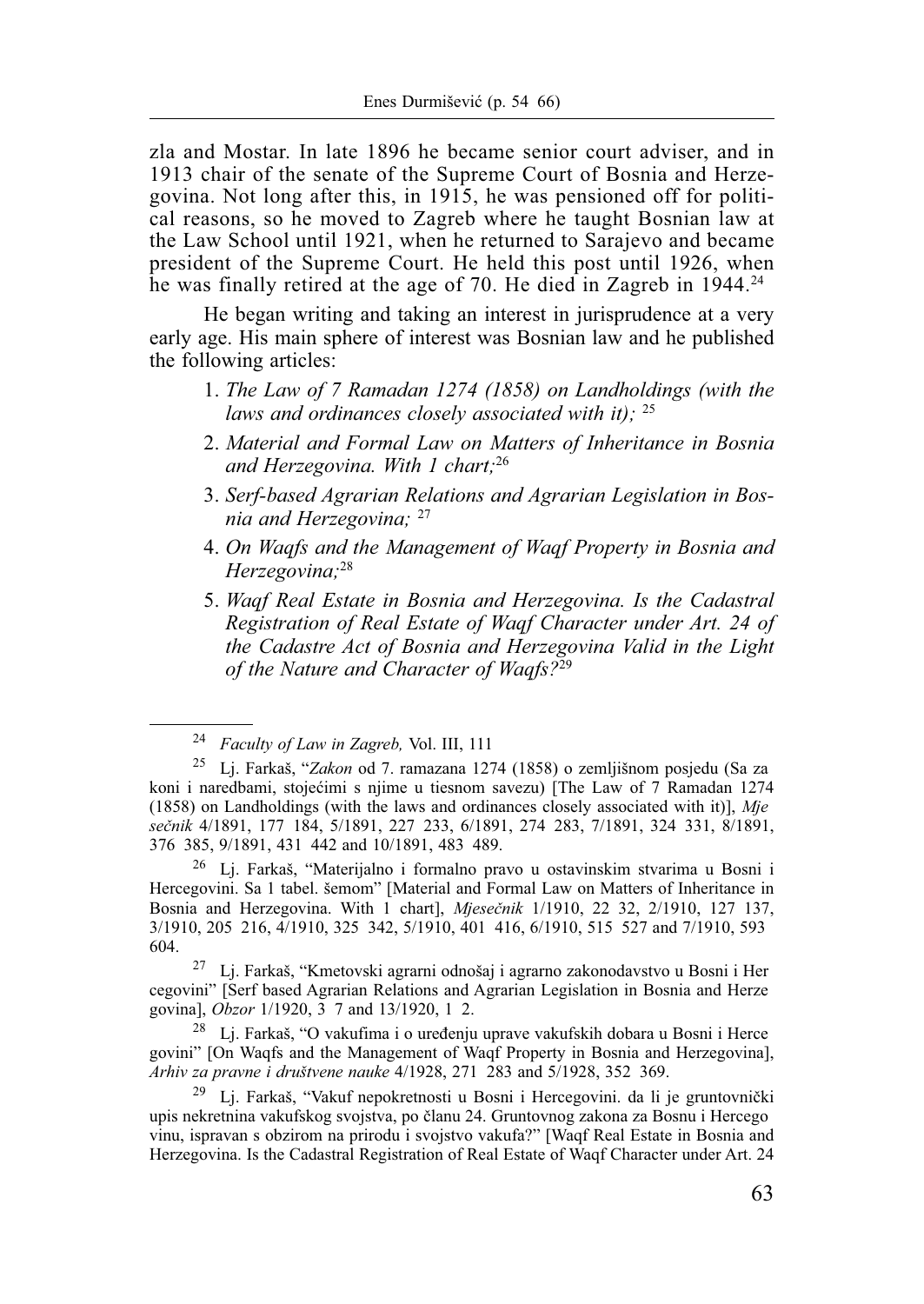- 6. *Landholding Legislation in Bosnia and Herzegovina;*<sup>30</sup>
- 7. *The Inheritance Rights of Muslims in Bosnia and Herzegovina* (in association with Jusuf Zija ef. Midžić), $31$  and
- 8. *The Origins and Development of Serf-Based Agrarian Relations and Agrarian Legislation in Bosnia and Herzegovina*. 32

Ljudevit Farkaš's deep knowledge and erudition rapidly earned him a considerable reputation among lawyers in Bosnia and Herzegovina. He was particularly well versed in civil law and Bosnian law. This earned him his promotion to the post of president of the Supreme Court in Sarajevo. He was an almost permanent member of the commission of the Provincial Government's Justice Department in Sarajevo, and was involved in drafting of all the laws and ordinances issued by the Provincial Government. In 1908 the Austro-Hungarian authorities decorated him with the Order of the Iron Crown Third Degree in recognition of his assiduity. As a legal practitioner, he did a great deal to promote the law in Bosnia and Herzegovina.

Franjo Kruszelnicki was a senior court adviser to the Supreme Court in Sarajevo. He also wrote a paper on shari'ah procedural law entitled *Proceedings in the Shari'ah Courts in Bosnia and Herzegovina*"33 and edited the *Penal Code on Crimes and Misdemeanours for Bosnia and Herzegovina with the new Penal Code and Usury Law* "34 and *Rules of Civil Proceedings for Bosnia and Herzegovina with the new Rules of Civil Proceedings and other Ordinances and Directives for the Courts".*35 In his introduction

of the Cadastre Act of Bosnia and Herzegovina Valid in the Light of the Nature and Cha racter of Waqfs?]*, Arhiv za pravne i društvene nauke* 5 6/1925, 321 333.

30 Lj. Farkaš, "Zemljišno zakonodavstvo u Bosni i Hercegovini" [Landholding Legislation in Bosnia and Herzegovina], *Arhiv za pravne i društvene nauke* 3/1925, 169 182, 4/1925, 266 283 and 5 6/1925, 388 399.

31 Lj. Farkaš, "Nasljedno pravo Muslimana u Bosni i Hercegovini" [The Inheri tance Rights of Muslims in Bosnia and Herzegovina] *(*in association with Jusuf Zija ef. Midžić), *Mjesečnik* 7 8/1929, 330 365.

32 Lj. Farkaš, "Postanak i razvitak kmetovskih agrarnih odnošaja i agrarno zako nodavstvo u Bosni i Hercegovini" [The Origins and Development of Serf Based Agrarian Relations and Agrarian Legislation in Bosnia and Herzegovina], *Mjesečnik* 11 12/1929, 465 503.

33 F. Krusczelnicki, *Postupak pred šerijatskim sudovima u Bosni i Hercegovini* [Pro ceedings in the Shari'ah Courts in Bosnia and Herzegovina], (in association with Salih eff. Mutapčić, supreme shari'ah judge), Dionička tiskara, Zagreb 1917.

<sup>34</sup> *Kazneni zakon o zločinstvima i prestupcima za Bosnu i Hercegovinu sa objema novelama kaznenom zakonu i sa zakonom o lihvi* [Penal Code on Crimes and Misdemea nours for Bosnia and Herzegovina with the new Penal Code and Usury Law], ed. Franjo pl. Kruszelnicki, senior court adviser to the Supreme Court in Sarajevo, Knjižara Leon Finzi, Sarajevo 1914.

<sup>35</sup> *Građanski parnični postupnik za Bosnu i Hercegovinu s novelom gr. p. p. i drugim naredbama i upustvima za sudove* [Rules of Civil Proceedings for Bosnia and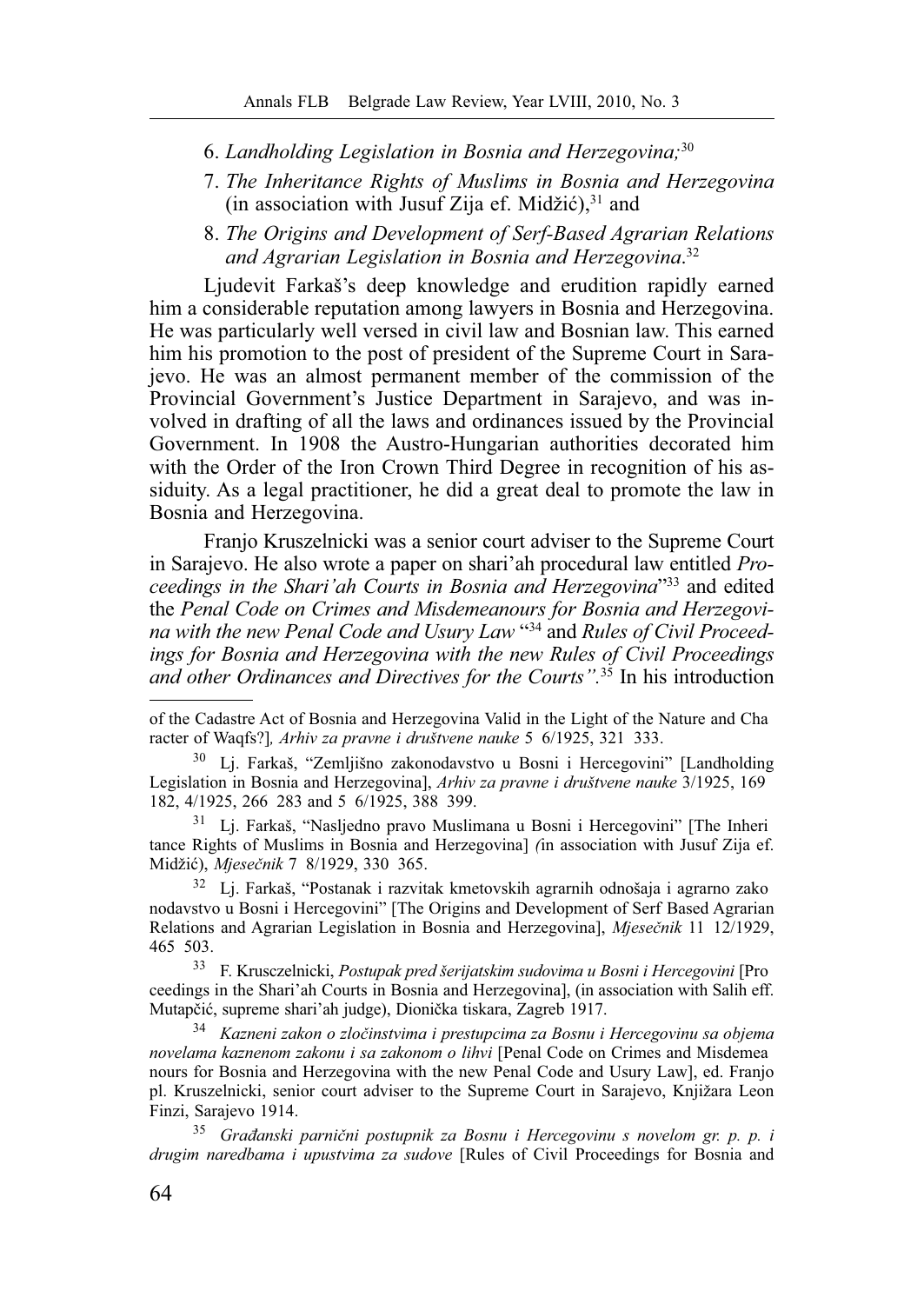to *Proceedings in the Shari'ah Courts in Bosnia and Herzegovina*, Kruszelnicki noted that "these regulations do not govern the entire scope of proceedings in the shari'ah courts". He held the view that until the time when the lacunae would be filled by legislation, they should be filled by the regulations governing proceedings in the ordinary civil courts, since the purpose of both shari'ah and civil courts was to protect "rights that are endangered or have been violated. As a result, nothing could be more natural, in cases where changing circumstances have led to lacunae in the legislation, than to apply the provisions of civil proceedings, which have the same purpose as that of proceedings in the shari'ah courts".36

Even though shari'ah is essentially religious law, unlike European law, which is secular in nature, the contribution of Austro-Hungarian experts in shari'ah law, though it may have served the purposes of the occupation, is indisputable. They added to the understanding of shari'ah law from the perspective of the European concept of law, which covers a narrower range of issues than does shari'ah law. Their contribution is particularly marked in the use of a scholarly methodology and in their recognition of and identifying comparisons with similarities between European and shari'ah law. They were merely to confirm the belief among Muslims that orientalists and Islamic jurists have different starting-points in their study of shari'ah law. The starting-point of orientalists was cultural, economical and political subordination of the Islamic World to the West, while the starting-point of the islamic jurists was to secure independancy of the Islamic World through the reform of the Shari'ah law.

## Ao. Univ.-Prof. Dr. Enes Durmišević

Juristische Fakultät der Universität Sarajewo

## BEAMTE DER ÖSTERREICHISCH-UNGARISCHEN VERWALTUNG IN BOSNIEN UND HERZEGOWINA 1878 1918 EXPERTEN FÜR DAS SCHARIA-RECHT

## *Zusammenfassung*

*Mit dem Scharia Recht befassen sich während der österreichisch ungarischen Verwaltung in Bosnien und Herzegowina hauptsächlich bosnisch herzegowinische Autoren, die der muslimischen Gemeinde angehören. Neben ihnen befassen sich mit* 

Herzegovina with the new Rules of Civil Proceedings and other Ordinances and Directi ves for the Courts], ed. Franjo pl. Kruszelnicki, Knjižara I. Finzi, Sarajevo 1918.

<sup>36</sup> F. Kruszelnicki, (1918), 3.